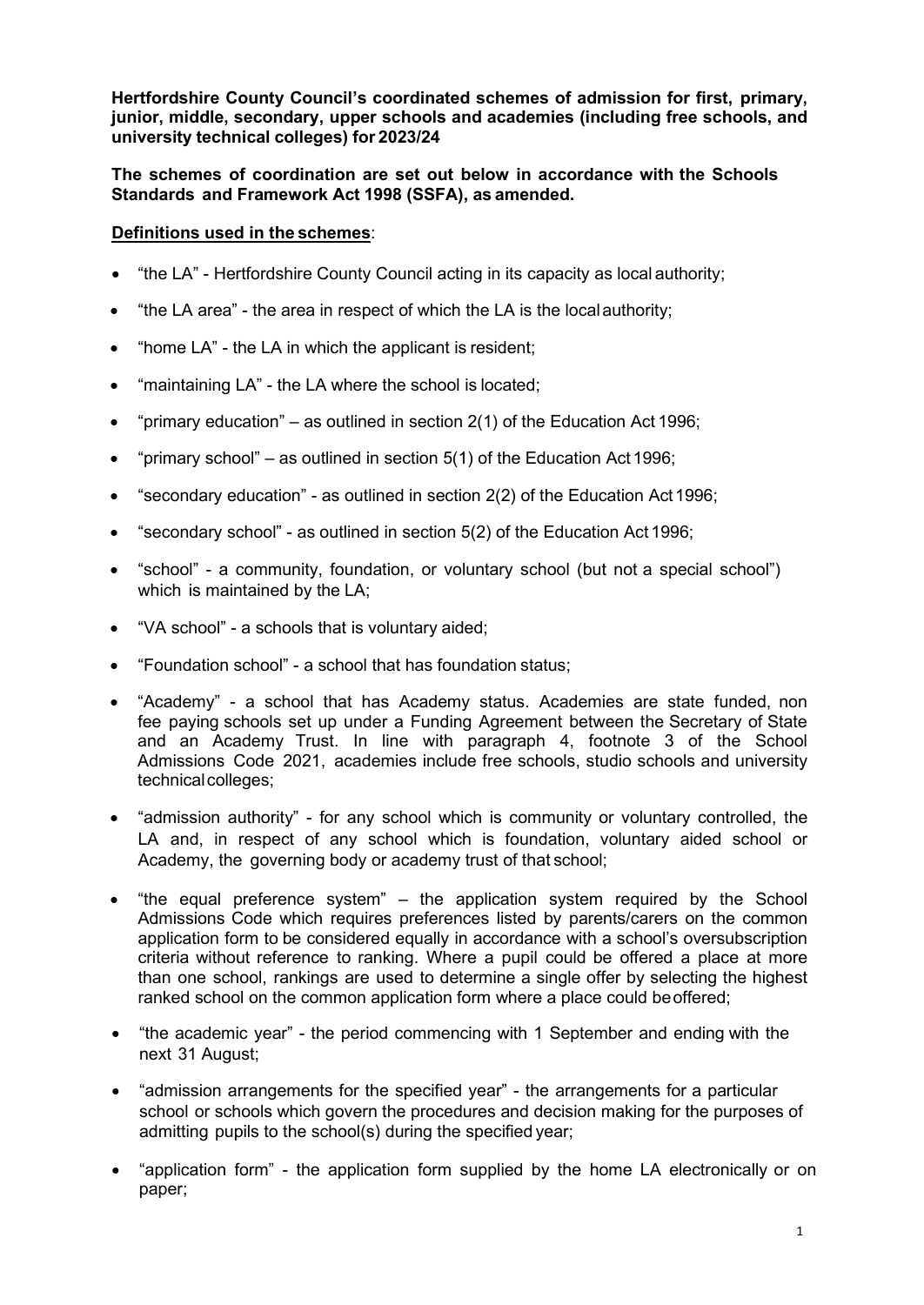- "In Year application" any application for a school place that is received after completion of the normal admission round, or in subsequent years;
- "late application any application for a school place that is received in the normal admissions round but later than the deadline date stated for receipt of ontime applications stipulated in the scheme;
- School Admissions Code refers to the Code published on 1 September 2021.

The governing body or trust of each of the voluntary aided, foundation school and academy (including free schools, studio schools and university technical colleges) will include in its admission arrangements for the specified year the provisions set out in the Schedules 1-3.

Foundation, voluntary aided schools and academies are their own admitting authority and will apply their own admissions criteria to all applications unless the county council has agreed to undertake this role on their behalf. They will also be responsible for organising and presenting admission appeals unless the governing body buys into HCC's appeals service.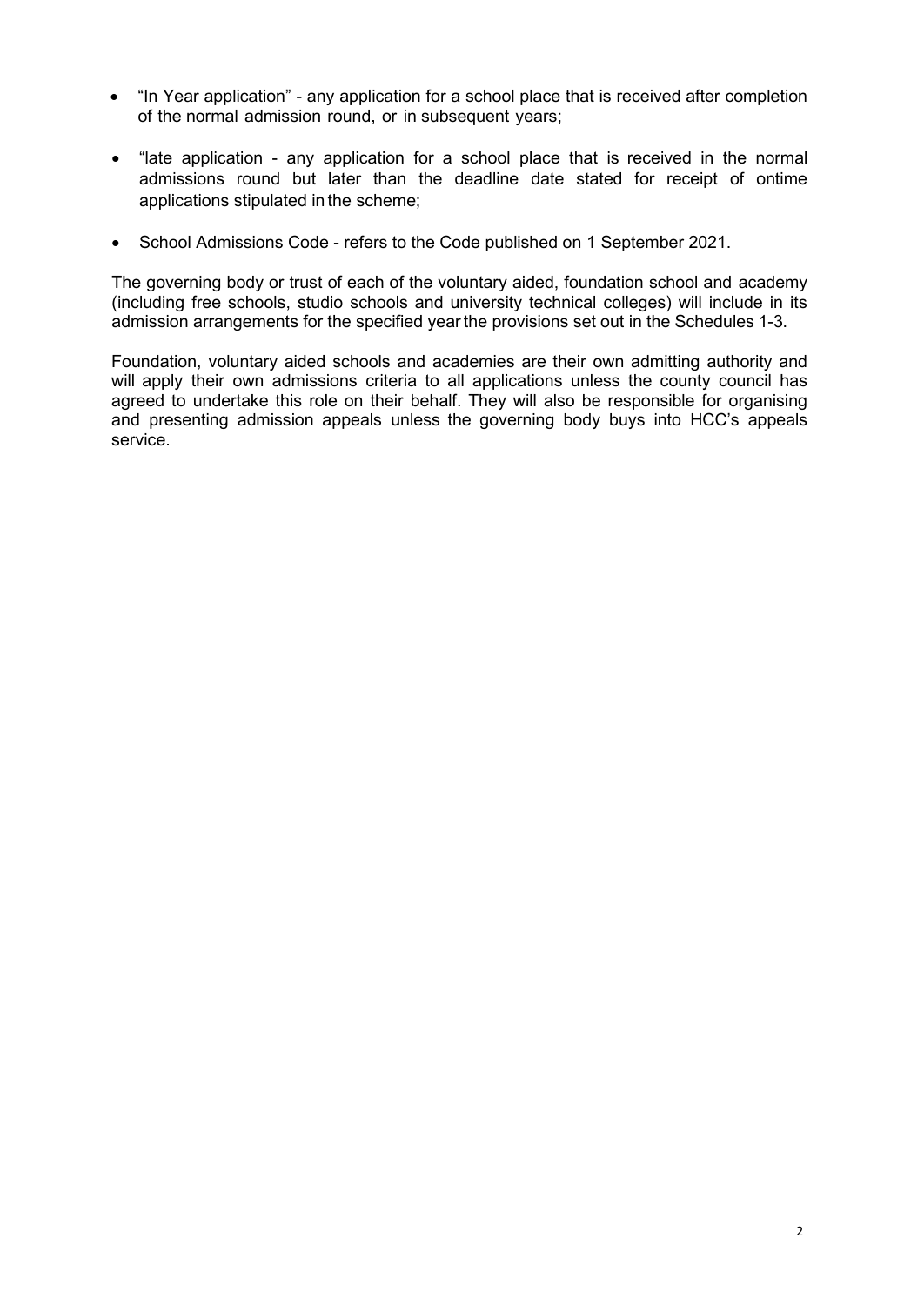# **Schedule 1**: **Primary Coordination**

## **The application form**

- 1. The primary application form (PAF) will be supplied by Hertfordshire County Council.<br>Parent/carers will be able to apply online for a school place at Parent/carers will be able to apply online for a school place at [www.hertfordshire.gov.uk/admissions](http://www.hertfordshire.gov.uk/admissions) A paper copy of the application form and the primary admissions information will be available on request from the Customer Service Centre.
- 2. The online application or paper form will be used for the purpose of admitting pupils at the normal point of entry into primary education (Reception) as well as entry into junior and middle schools into year 3 and 5 respectively. When an application is received, it is treated as representing the preference(s) from the parent/carer with parental responsibility*.* Only one application per child will be accepted. If both an online application and paper application are received for the same child, only the online application will be processed.
- 3. Applicants will be able to express a preference for four maintained first, infant, primary, middle or junior schools or academies within or outside Hertfordshire.
- 4. The application will invite the parent/carer to:
	- (a) apply for a place at their preferred schools or academies by completing the form and by naming four schools;
	- (b) rank their preferred schools in the order in which they desire their child to be offered a place;
	- (c) give reasons for each preference.
- 5. The online application system and paper form will also specify the statutory closing date and, for paper forms, the location to where it must be returned.
- 6. The LA will make appropriate arrangements to ensure:
	- (a) that an online application form is available via [www.hertfordshire.gov.uk/admissio](http://www.hertfordshire.gov.uk/admissions)ns
	- (b) that a paper application form is available on request from the Customer Service Centre;and
	- (c) there is a written explanation of the key features of the coordinated admissions scheme and where further explanation about the scheme can be obtained.
- 7. The LA will take reasonable steps to ensure that all parents/carers of children of the appropriate age and resident in Hertfordshire receive details of how to apply and understand the process.
- 8. All preferences expressed on the Hertfordshire PAF (in electronic or paper formats) are valid applications (with the exception referring to duplicate applications as outlined above). Hertfordshire residents must use the Hertfordshire online or paper application form and return it to HCC whether their application is for Hertfordshire schools/academies or schools/academies in other LAs.
- 9. Where an application for a Hertfordshire school is made by an out county resident on their home LA's form, this will also be considered to be a valid application.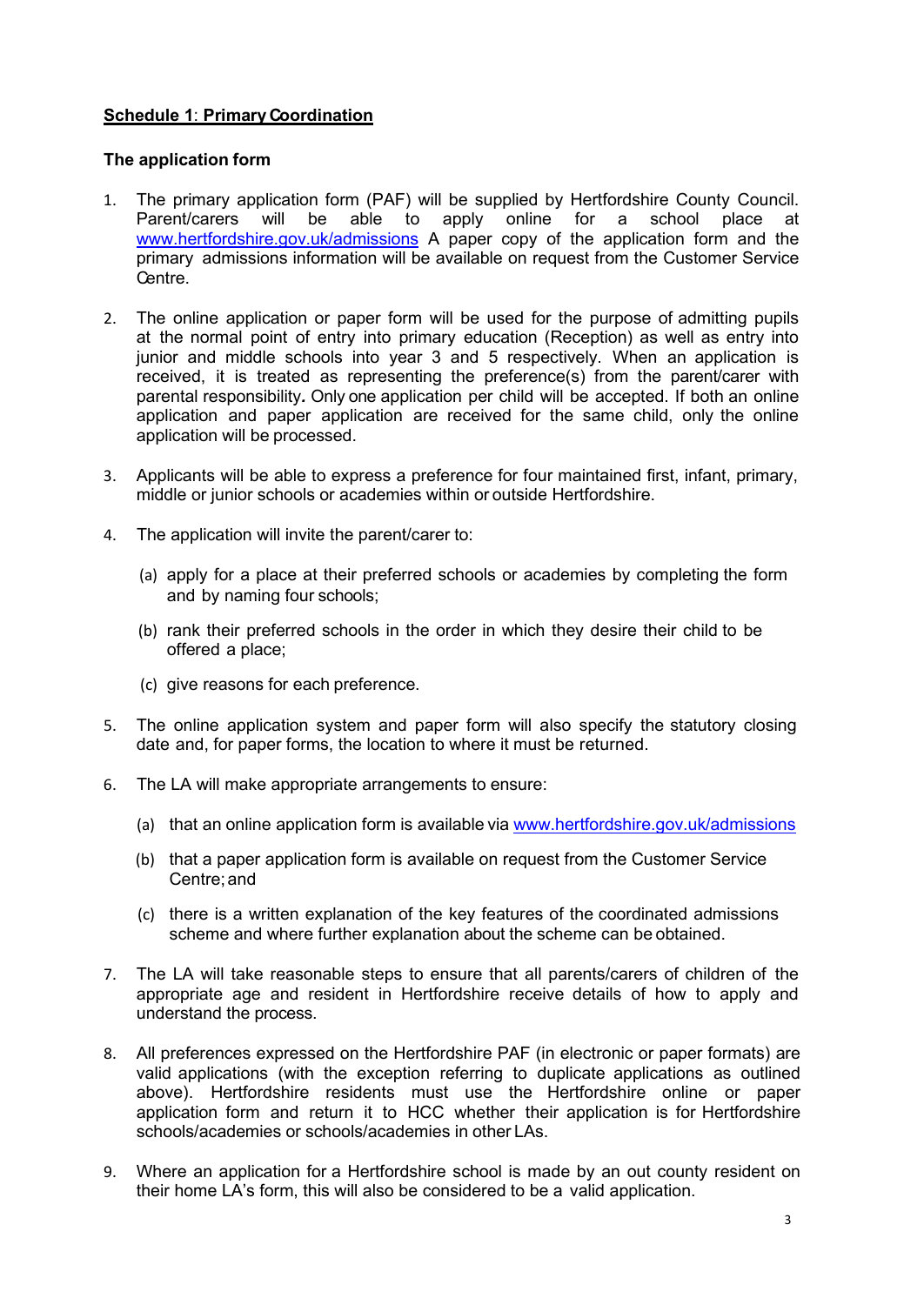10. Hertfordshire will only accept a maximum of four preferences for Hertfordshire schools and academies from residents of other boroughs regardless of the number of preferences allowed by the home authority.

### **Supplementary Information Forms (SIFs)**

- 11. The admission authorities within Hertfordshire will not use supplementary information forms (SIFs) except where the information available through the primary application form is insufficient for consideration of the application against the school's published oversubscription criteria. Where supplementary information forms are used by admissions authorities within this LA, the LA will seek to ensure that these only collect information which is required by the published oversubscription criteria, in accordance with paragraph 2.4 of the School Admissions Code.
- 12. Where supplementary information forms are used by admission authorities in this LA, they will be available on the LA website as well as the school website. SIFs will advise parents that they must also complete their home LA's application form. Hertfordshire's admissions website and online schools directory will indicate which schools in Hertfordshire require supplementary information forms to be completed and where they can be obtained.
- 13. When a school receives a supplementary information form, this LA will not consider it to be a valid application unless the parent/carer has also listed the school on their home LA's application form, in accordance with paragraph 2.1 of the School Admissions Code. Supplementary information forms should be returned direct to the school concerned. Any received by the LA will be date stamped and passed on to the school. In addition:
	- (a) the SIF must not request any information about the preference order for the school or ask for details of any other school the parent/carer may also have stated a preference for on the main application form;
	- (b) a parent/carer cannot be required to collect a SIF in person;
	- (c) the information requested on the SIF must not infringe any statutory right of the parent/carer or child;
	- (d) the SIF must comply with the School Admissions Code and must not ask for any information prohibited by paragraph 1.9 of the Code
- 14. In accordance with paragraph 2.4 of the Code, the SIF must not ask for:
	- (a) any personal details about parents or families, such as maiden names, criminal convictions or marital, (including marriage certificates) or financial status;
	- (b) the first language of parents or the child;
	- (c) details about parents' or children's disabilities, special educational needs or medical conditions;
	- (d) parents to agree to support the ethos of the school in a practical way;
	- (e) both parents to sign the form, or for the child to complete the form.
- 15. Collecting such information may suggest that it can be taken into account and therefore be misleading to parents.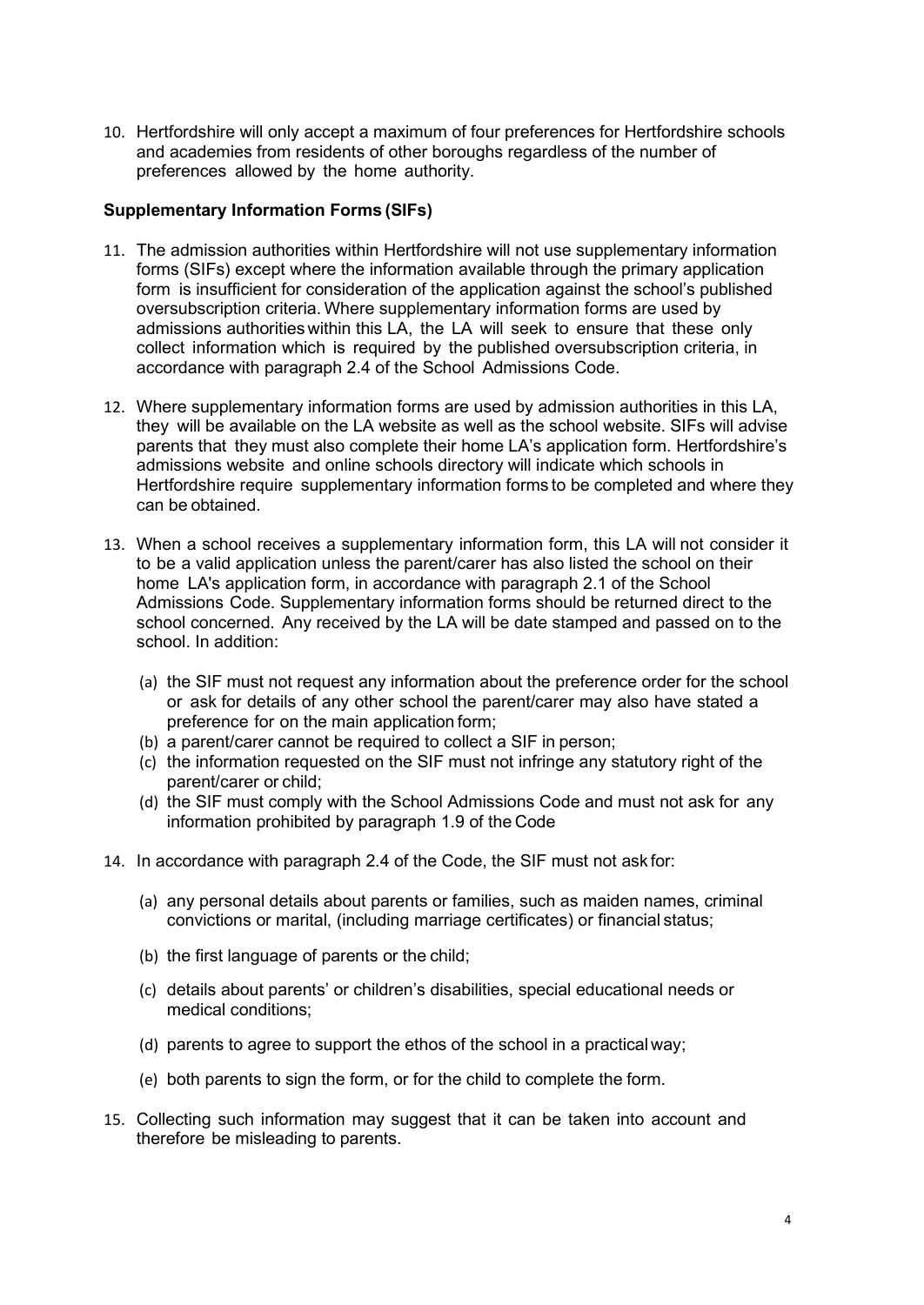- 16. When a voluntary aided, foundation school or academy has failed to obtain a SIF but there is a PAF, the application must proceed because an application has been made. Paragraph 4.3 of Section 86(2) of the School Standards and Framework Act 1998 requires the local authority and the governing body of a maintained school to comply with parental preference. Conversely, in circumstance where a SIF has been received by a voluntary aided, foundation school or academy, the admission authority must be proactive in ensuring that there is a PAF for that application, in order that the application can be considered. PAFs received after the closing date will be late. If a SIF is not received the application can only be assessed in accordance with information available to the governing body from the LA application form and therefore may be given lower priority in the school's admission arrangements.
- 17. The school's admission arrangements must be such as to enable relevant decisions to be made in line with the timetable of this scheme.

### **Inter LA Coordination**

- 18. Hertfordshire will manage allocations in line with the PAN London Coordinated Admissions System (this comprises of thirty-eight local authorities in and adjacent to London). Application data relating to applications to schools in other LAs will be forwarded via S2S (S2S is a website designed to transfer data between LAs and schools securely).
- 19. Information will be exchanged via S2S or the PAN London Register (PLR) in order that each child receives the highest ranked school place possible. As far as reasonably practicable, all offers of primary school places (in reception classes or at junior and middle schools) will be made on 16 April (or the first working day after 16 April). Allocations will be available online during the afternoon or evening of 16 April for those who made online applications. Allocation letters will be sent on 16 April to those making paper applications.

#### **Processing of application forms**

- 20. Completed application forms, either online or paper, should be submitted to the home LA by the statutory closing date, 15 January. Completed application forms received after the closing date will be considered after all on time applications. Late applications submitted with supporting evidence will be considered by a panel of officers and may be agreed as "on time" if received before the published "late" date.
- 21. This LA will process a maximum of four school preferences from parents/carers whose permanent home address is within this LA, and a maximum of four Hertfordshire preferences on applications received from parents/carers resident outside this LA who have expressed a preference for maintained schools or academies within this LA. All completed application forms will be treated as a confidential communication in line with the data protection statement. Voluntary aided, foundation schools and academies will be provided with relevant details of those pupils for whom they are a preference. Ranking information will remain confidential until after allocation day.

#### **Determining offers in response to the applicationform**

22. The LA will act as a clearing house for the allocation of places by the relevant admission authorities in response to the application form.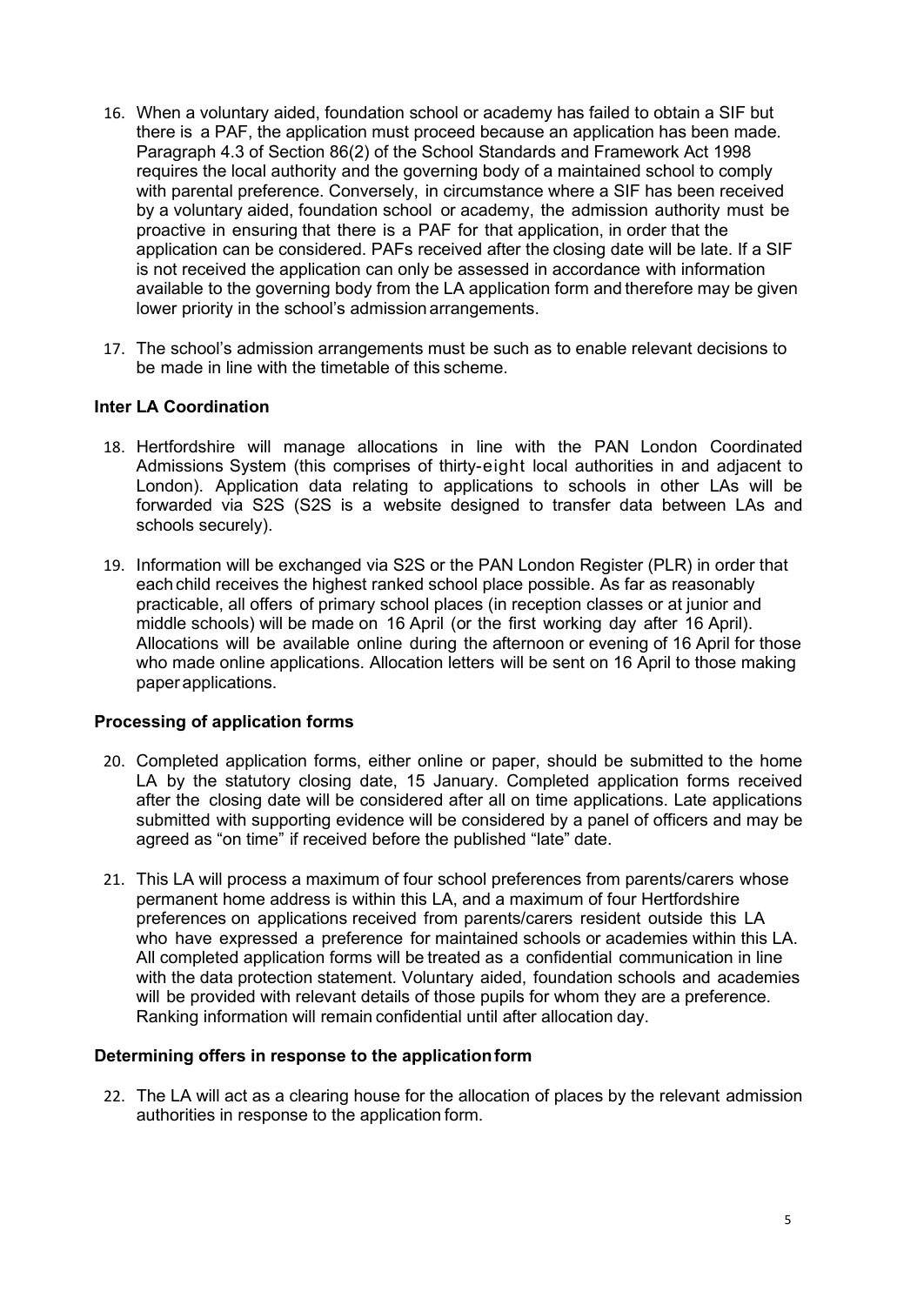- 23. Where a foundation or voluntary aided school or academy is listed on the primary application form (as one of a maximum of four preferences for Hertfordshire schools) the LA will forward the appropriate details to the governing body or academy trust (via SEAM – Schools Electronic Admissions Module). The admission authority for each school will provide the LA with a list of all pupils (via SEAM), indicating the order in which places should be allocated under each oversubscription criterion and will include only pupils for whom the home LA received a PAF stating a preference for that school. The LA will undertake the ranking process on behalf of the governing body of any foundation or voluntary aided school or academy as requested. Allocation information will be provided to the LA by the specified date.
- 24. In any instance where a school or an academy in another LA is listed on the Hertfordshire PAF, details will be forwarded to that LA (via the PLR or S2S or alternative secure electronic transfer).
- 25. No decision by an admission authority on any preference received for the school or academy shall pay any regard to the ranking order expressed by the parent/carer.
- 26. During the allocation process, the LA will match the provisional allocations against each parent's/carer's ranking order and proceed as follows:
	- i. When a parent/carer can be offered a place at the school or academy ranked first – the allocation will become firm. The LA will withdraw any potential offer of a place for that parent/carer at lower ranked schools or remove the parent's/carer's preference from a school's continuing interest list (as appropriate).
	- ii. When a parent/carer has not been provisionally allocated a place at the school or academy ranked first, but has been provisionally allocated a place at the school or academy ranked second – the LA will hold the provisional allocation at the second rank school/academy for that parent/carer, pending further iteration rounds, and will withdraw any provisional offer of a place for that parent/carer at lower ranked schools/academies or remove the parent's/carer's preference from the continuing interest list (as appropriate).
	- iii. When a parent/carer has not been provisionally allocated a place at the school ranked first or second, but has been provisionally allocated a place at the school ranked third – the LA will hold the provisional allocation for that parent/carer, pending further iteration rounds and will withdraw any provisional offer of a place for that parent/carer at lower ranked schools or remove the parent's/carer's preference from the school's continuing interest list (as appropriate).
	- iv. When a parent/carer has not been provisionally allocated a place at the school ranked first, second or third, but has been provisionally allocated a place at the school/academy ranked fourth – the LA will hold the provisional allocation for that parent/carer, pending further iteration rounds.
- 27. When a provisional allocation is released, the LA will provisionally allocate the place to the next ranked applicant in accordance with the oversubscription criteria for that school/academy. These processes will be repeated until the LA is unable to release any further provisional allocations and the process has reached a steady state. All allocations then in existence will become firm allocations of a place at the school/academy concerned and parents/carers will be offered those places accordingly. All parents/carers with unsatisfied higher preferences will be treated as having been refused a place by the admission authority for that school.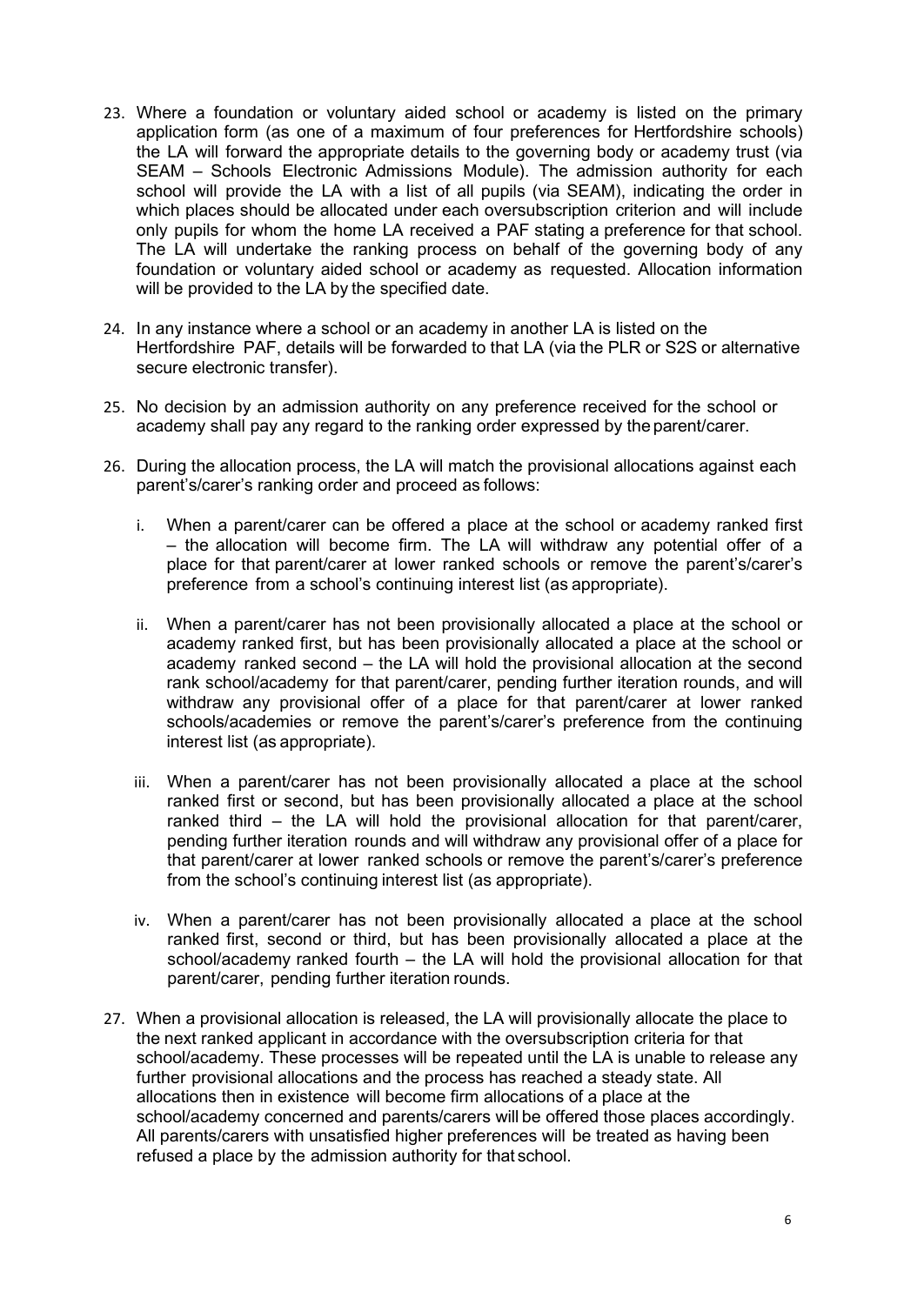## **Late applications**

- 28. After on time applications have been dealt with and preferences allocated, late applications that can be allocated a ranked school will be processed. Finally, all Hertfordshire children whether on time or late who were not able to have a preference satisfied through the iterative process will be allocated a school place.
- 29. Applications that are received late, after 15 January and before 3 March (exact date in March 2023 to be specified in admissions information published by 12 September 2022) will be allocated a place on national allocation day (17 April 2023). These applications will then be considered as "on time" for the first run of continuing interest (paragraphs 41-45 below).
- 30. All other late applications will be considered at the second run of continuing interest.

### **Children who have not been allocated a ranked school place in the iterative process**

- 31. The LA will match:
	- (a) those children of parents/carers resident in the LA area that require a place in the specified year group but have not received an allocation through the iterative process; against
	- (b) those schools that, on the basis of their PAN (or agreed intake number if higher than the PAN), have places remaining unfilled after the iterative process.
- 32. The LA will allocate "non-ranked" pupils to the nearest school or academy with available places in the relevant year group, that is either a community or voluntary controlled school, or a voluntary aided, foundation school or academy with the agreement of the school's admission authority, regardless of the ethos of the school(s) concerned. Schools may be inside or outside Hertfordshire.
- 33. If it is not possible to allocate all Hertfordshire children a school place on allocation day, additional places will be made available through the continuing interest process.

### **Notification to parents/carers**

- 34. This LA will communicate to all parents/carers resident within the LA who made an application notifying them of an offer of a place, either within the home LA or in another LA, giving reasons (for schools within the home LA) why higher preferences could not be offered. If a place cannot be offered advice will be provided on the options available. Allocation information will be provided electronically (by email and/or via the online application system) for all online applicants. Allocation letters will only be sent to parents if they applied on a paper form and did not provide an email address.
- 35. When a parent/carer is not offered a place at their first ranked school they will be offered:
	- (a) Information about their right of appeal against any refusal of a place:
	- (b) Information about the continuing interest process;
	- (c) Information about their child's application and school allocation.
- 36. In addition, for parents/carers receiving a non-ranked school, a list of other Hertfordshire schools with places available in the relevant year group will also be provided.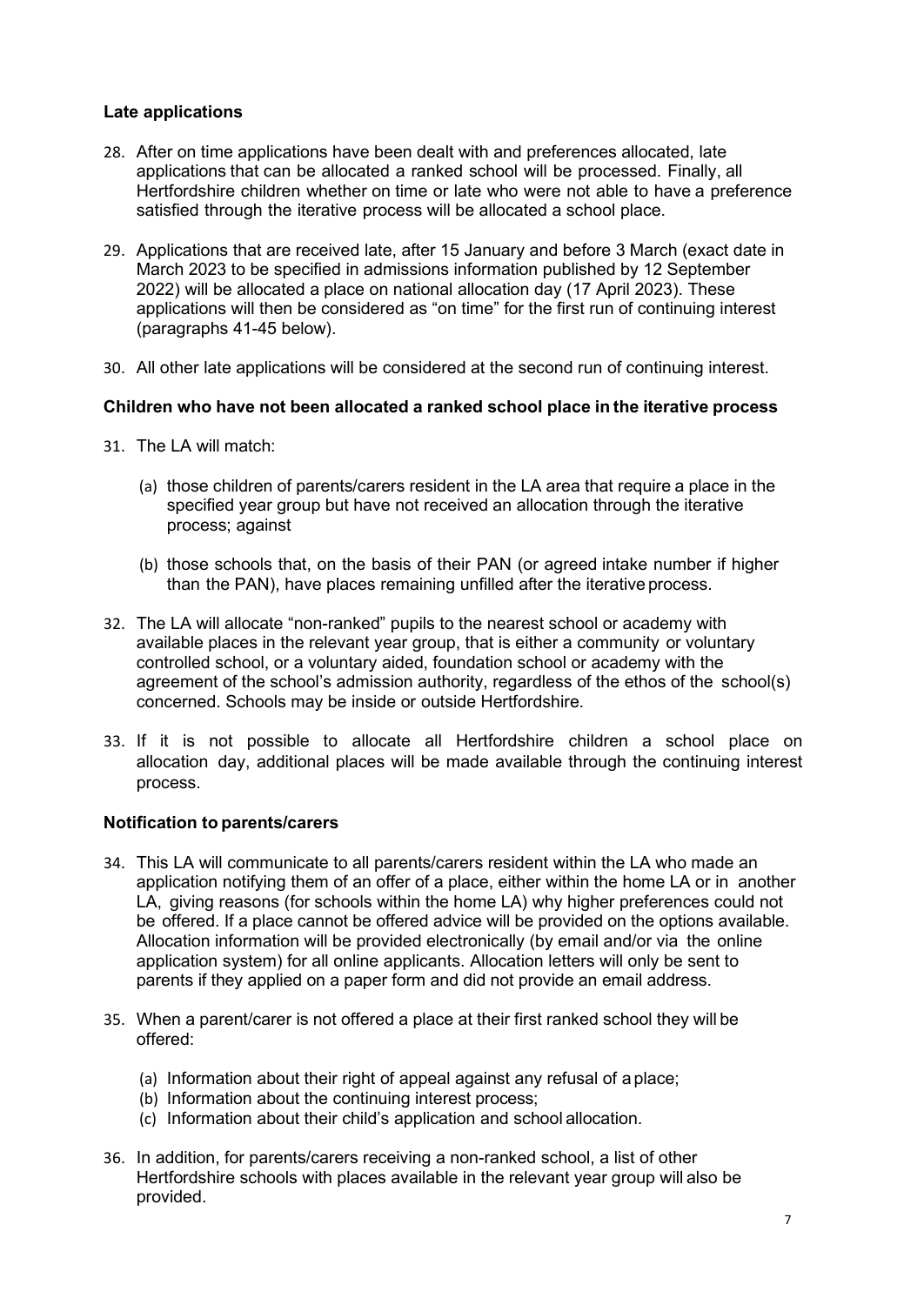37. For parents who made an online application, this information will be available online at www.hertfordshire.gov.uk/admissions Parents who are sent a paper allocation letter will receive a hard copy of this information.

### **Co-ordination after allocation day (17 April)**

- 38. The School Admissions Code (page 41 "The Admissions Timeline") clarifies that parents must continue to apply to their home local authority for "late" applications for the normal admissions round (i.e. between 17 April and 31 August for reception places and junior/middle transfer). This will ensure that places which become available are re-allocated effectively and duplicate offers are avoided.
- 39. By 1 May Hertfordshire County Council (HCC) will request that parents resident in Hertfordshire accept or decline the offer of a place. Any information relating to the acceptance or the decline of places will be forwarded to the relevant maintaining LA by 9 May 2023. Where such information is received from parents between 2 May and 31 August HCC will pass it to the maintaining LA as it is received.
- 40. After places have been offered, HCC will maintain continuing interest ( CI) lists for all community and voluntary controlled schools. Voluntary aided, foundation schools and academies will maintain their own lists unless HCC has agreed to manage CI on the school's behalf. A child's position on a CI list will be determined by the admission criteria for the school concerned. All children with an unsatisfied higher preference will automatically be placed on CI for any community or voluntary controlled schools.
- 41. All schools in Hertfordshire will continue to fully coordinate admissions throughout the continuing interest process with all applications and offers made by the LA. Cooperation between admission authorities will ensure that each child is offered only one school and that school is the highest preference that can be offered.
- 42. Two county wide coordinated continuing interest "runs" will take place, one in May and one in June (exact dates tbc).
- 43. For the first run of continuing interest schools and academies in Hertfordshire either:
	- (a) Reconsider applications from pupils who were offered a place on 17 April
	- (b) Reconsider applications from pupils offered a place on 17 April as well as any late /new applications received prior to the deadline for the first CI run.
- 44. At the second run of continuing interest all schools and academies will consider late/new applications equally (including those from parents/carers who did not initially rank the school on the secondary transfer form) alongside remaining ontime applicants.
- 45. Children wishing to remain on CI after the summer term (date to be specified) must make an In Year application to retain their 'continued interest' in a place at the relevant school(s).

#### **In Year applications**

46. Applications made to a first, infant, primary, junior and middle school for a place other than at the normal time of entry for that school will be processed through the primary In Year admissions procedure (Schedule 3).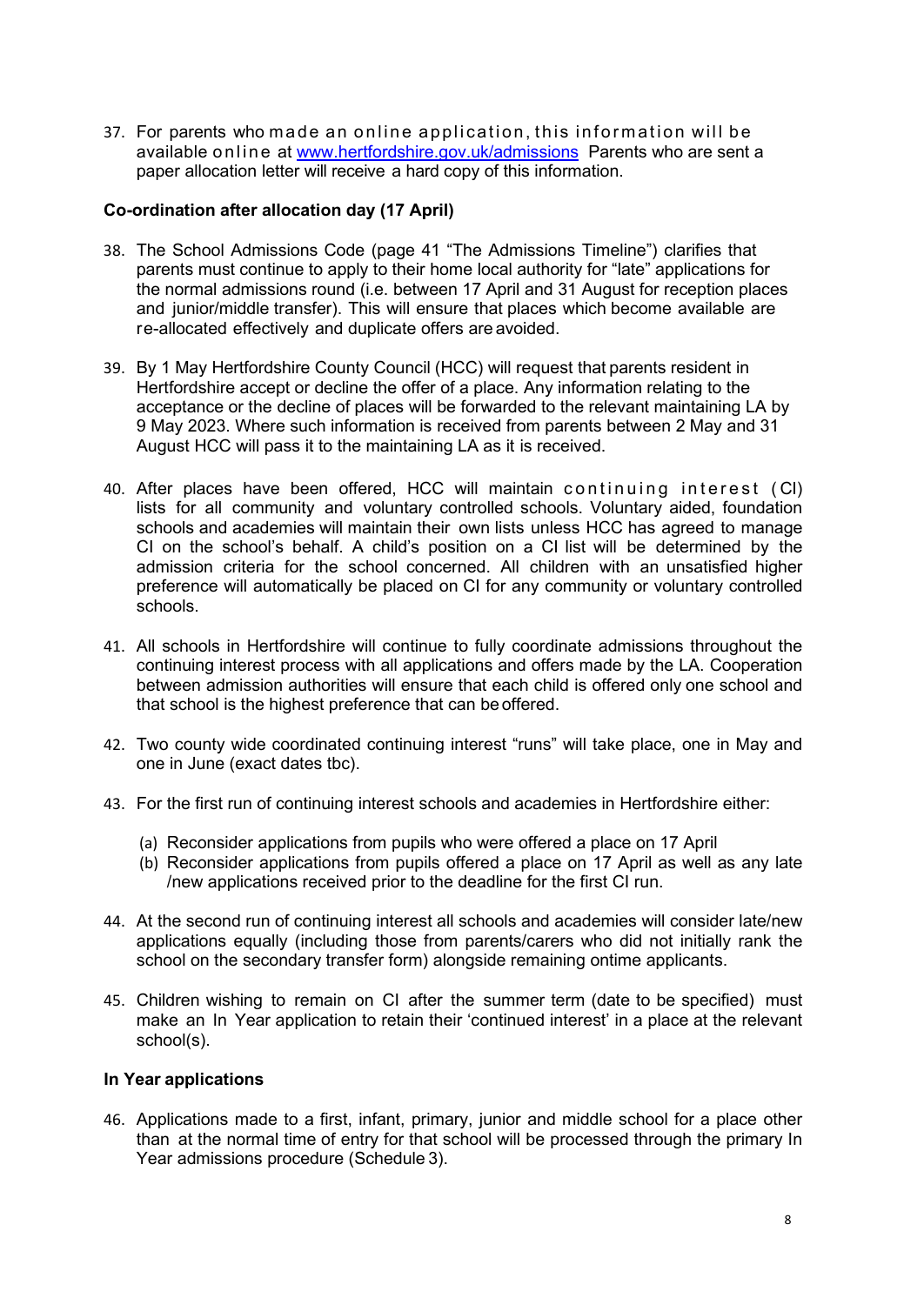## **Schedule 2: Secondary and Upper Coordination (including Studio Schools and University Technical Colleges**)

### **The application form**

- 1. The secondary application form (or CAF Common Application Form) will be supplied by Hertfordshire County Council. Parent/carers will be able to apply online for a school place at [www.hertfordshire.gov.uk/admissions](http://www.hertfordshire.gov.uk/admissions) A paper copy of the application form and the secondary admissions information will be available on request from the Customer Service Centre.
- 2. The online application or paper form will be used for the purpose of admitting pupils into the first year of secondary or upper education in the specified year, or for studio schools and university technical colleges (UTCs) into year 10. When an application is received it is treated as representing the preference(s) from the parent/carer with parental responsibility*.* Only one application per child will be accepted. If both an online application and paper application are received for the same child, only the online application will be processed.
- 3. Applicants will be able to express a preference for four maintained secondary or upper schools or academies, studio schools or UTCs within or outside Hertfordshire.
- 4. The application will invite the parent/carer to:
	- (a) apply for a place at their preferred schools or academies by completing the form in order of preference and naming four schools;
	- (b) rank their preferred schools in the order in which they desire their child to be offered a place;
	- (c) give reasons for each preference.
- 5. The online application system and paper form will also specify the statutory closing date and, for paper forms, the location to which it must be returned.
- 6. The LA will make appropriate arrangements to ensure that:
	- (a) an online application form is available via [www.hertfordshire.gov.uk/admissions](http://www.hertfordshire.gov.uk/admissions)
	- (b) a paper application form is available on request from the Customer Service Centre; and
	- (c) there is a written explanation available of the key features of the coordinated admissions scheme.
- 7. The LA will take reasonable steps to ensure that the parent/carers of children resident in the Hertfordshire LA area of the appropriate age receive details of how to apply and understand the process. This LA will advise home LAs of their resident pupils on roll in Hertfordshire's maintained primary schools that are eligible to transfer to secondary school in the forthcoming year.
- 8. All preferences expressed on the Hertfordshire application form (in electronic or paper formats) are valid applications (with the exception referring to duplicate applications as outlined above). Hertfordshire residents must use the Hertfordshire form and return it to HCC whether their application is for Hertfordshire schools/academies or schools/academies in other LAs.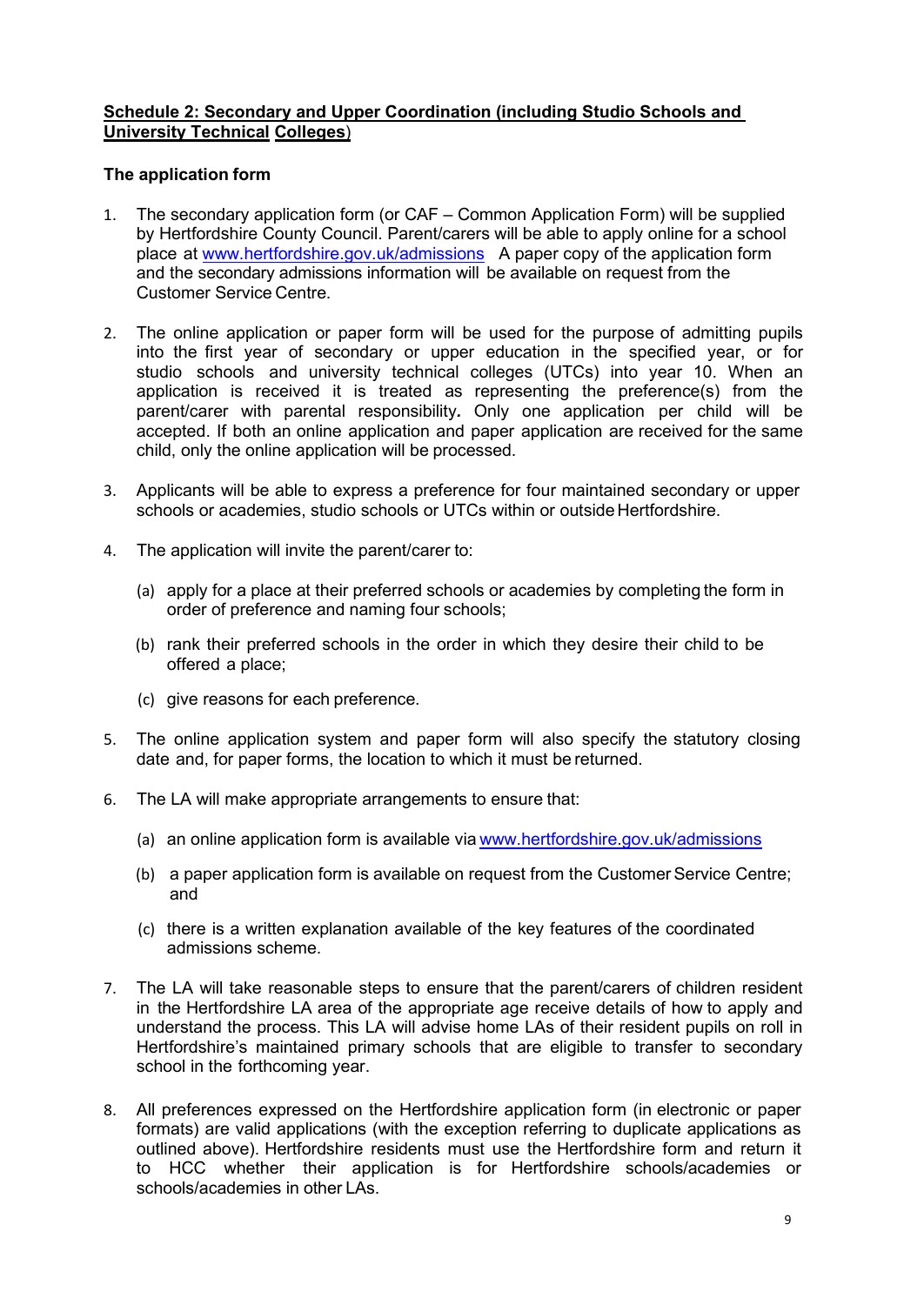9. Where an application for a Hertfordshire school is made by an out county resident on their home LA's form, this will also be considered to be a valid application. Hertfordshire will only accept a maximum of four preferences for Hertfordshire schools and academies from residents of other boroughs regardless of the number of preferences allowed by the home authority.

### **Supplementary Information Forms (SIFs)**

- 10. The admission authorities within this LA will not use supplementary information forms (SIFs) except where the information available through Hertfordshire's secondary transfer application form is insufficient for consideration of the application against the published oversubscription criteria. Where supplementary information forms are used by admission authorities within this LA, the LA will seek to ensure that these only collect information which is required by the published oversubscription criteria, in accordance with paragraph 2.4 of the School Admissions Code.
- 11. Where supplementary information forms are used by admission authorities in this LA, they will be available on [www.hertfordshire.gov.uk/admissions a](http://www.hertfordshire.gov.uk/admissions)s well as the school website. SIFs will advise parents that they must also complete their home LA's application form . Hertfordshire's admissions website and online schools directory will indicate which schools in Hertfordshire require supplementary information forms to be completed and where they can be obtained.
- 12. When a school receives a supplementary information form, this LA will not consider it to be a valid application unless the parent/carer has also listed the school on their home LA's application form, in accordance with paragraph 2.1 of the School Admissions Code. Supplementary information forms should be returned direct to the school concerned. SIFs received by the LA will be date stamped and passed on to the school.

In addition:

- (a) the SIF must not request any information about preference order or ask for details of any other school the parent/carer may have stated as a preference on the main application form;
- (b) a parent/carer cannot be required to collect a SIF in person;
- (c) information requested on the SIF must not infringe any statutory right of the parent/carer or child;
- (d) the SIF must comply with the School Admissions Code and must not ask for any information prohibited by paragraph 1.9 of the Code.
- 13. In accordance with paragraph 2.4 of the Code, the SIF must not ask for:
	- (a) any personal details about parents or families, such as maiden names, criminal convictions or marital, (including marriage certificates) or financial status;
	- (b) the first language of parents or the child;
	- (c) details about parents' or children's disabilities, special educational needs or medical conditions;
	- (d) parents to agree to support the ethos of the school in a practicalway;
	- (e) both parents to sign the form, or for the child to complete the form.

Collecting such information may suggest that it can be taken into account and therefore be misleading to parents.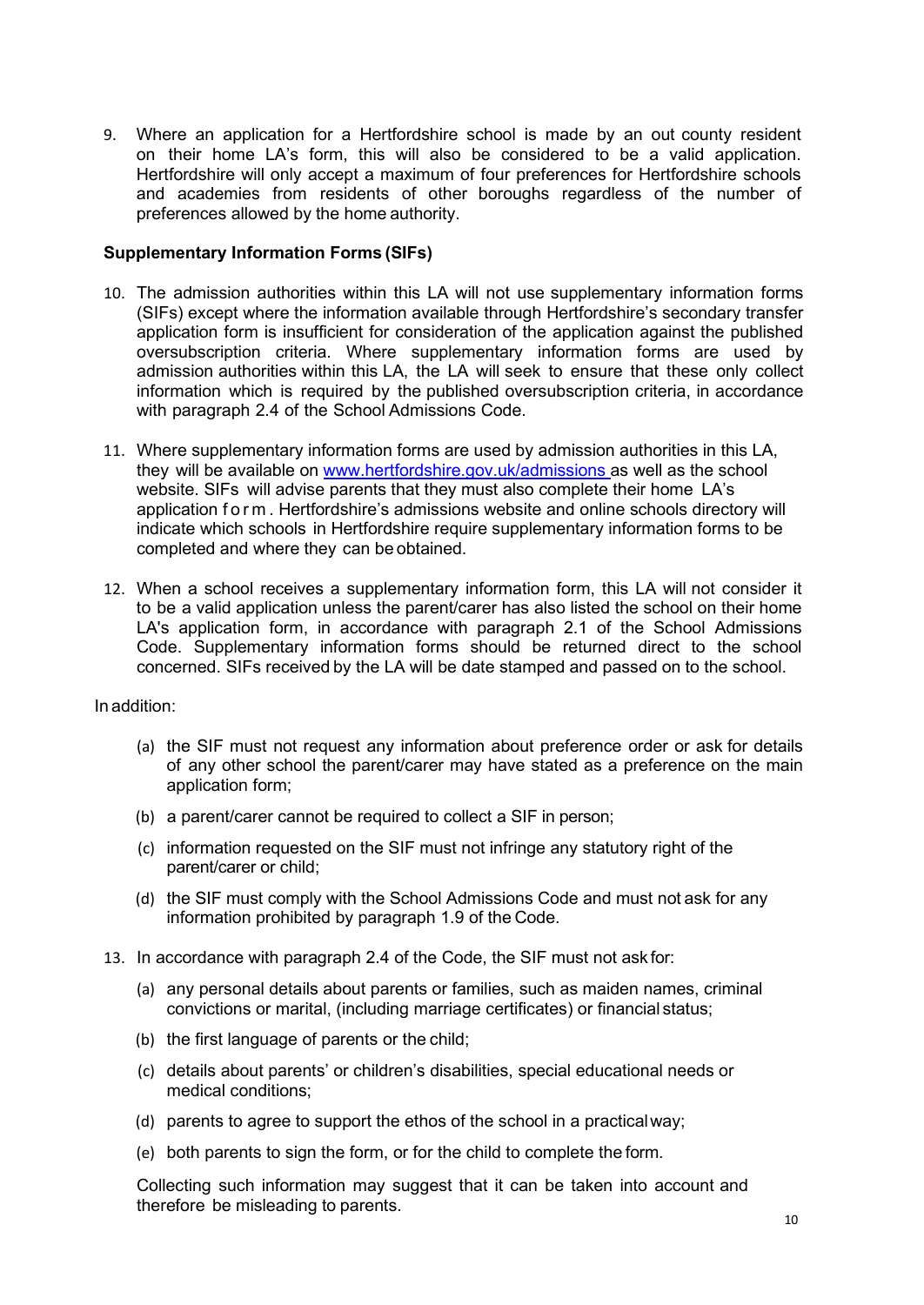- 14. When a voluntary aided, foundation school or academy has failed to obtain a SIF but there is an LA application form the application must proceed because an application has been made. Paragraph 4.3 of Section 86(2) of the School Standards and Framework Act 1998 requires the local authority and the governing body of a maintained school to comply with parental preference. Conversely, in circumstances where a SIF has been received by a voluntary aided, foundation school or academy, the admission authority must be proactive in ensuring that there is a HCC application, in order for the preference to be considered. Applications received after the closing date will be late. If a SIF is not received the application can only be assessed in accordance with information available to the governing body from the LA application form and therefore may be given lower priority in the school's admission arrangements.
- 15. The school's admission arrangements must be such as to enable relevant decisions to be made in line with the timetable of this scheme.

### **Inter LA coordination**

- 16. The LA will manage allocations in line with the PAN London Coordinated Admissions System (this comprises of thirty- eight local authorities in and adjacent to London). Application data relating to applications to schools in other English LAs will be forwarded via S2S (S2S is a website designed to transfer data between LAs and schools securely).
- 17. Information will be exchanged by LAs via S2S or the PAN London Register in order that each child receives the highest ranked school place possible.
- 18. As far as reasonably practicable, all offers of a secondary/upper/studio and UTC places will be made on 1 March (or the first working day after 1 March). Allocations will be available online during the late afternoon or evening of 1 March for those who made online applications and allocation letters will be sent on 1 March to those who applied on a paper form and did not provide an email address.

#### **Boarding places**

19. Schools with boarding places must determine a set of admission arrangements which include both day and boarding places. Schools with boarding places need to provide the LA, as the coordinating authority, with allocations for boarding places in addition to those for the day places.

#### **Processing of application forms**

- 20. Completed application forms, either online or paper, should be submitted to the home LA by the statutory closing date. Completed application forms received after the closing date will be considered after all ontime applications. Late applications submitted with supporting evidence will be considered by a panel of officers and may be agreed as "ontime" if received before the published "late" date.
- 21. The LA will process a maximum of four preferences from parents/carers whose permanent home address is within this LA, and a maximum of four Hertfordshire preferences on applications from parents/carers resident outside this LA who have expressed a preference for maintained schools or academies within this LA. All completed application forms will be treated as a confidential communication in line with the data protection statement. Voluntary aided, foundation schools and academies will be provided with a list of relevant details of those pupils for whom the school has been named as a preference. Ranking information will remain confidential until after allocation day.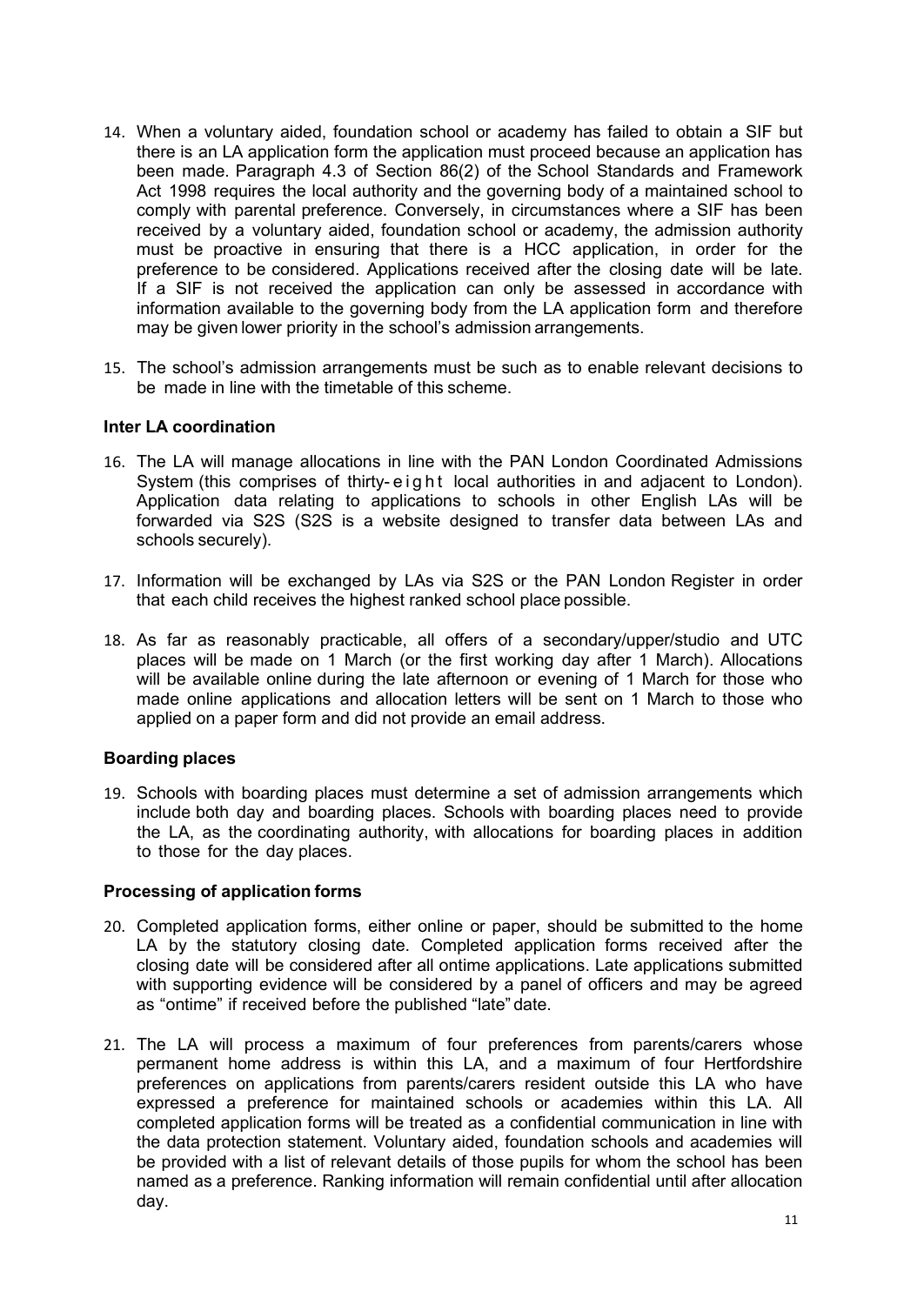## **Determining offers in response to the applicationform**

- 22. The LA will act as a clearing house for the allocation of places by the relevant admission authorities in response to the application form.
- 23. Where a foundation, voluntary aided school or academy is listed on the secondary application form (as one of a maximum of four preferences for Hertfordshire schools), the LA share the appropriate details with the governing body or academy trust (via SEAM, the Schools Electronic Admissions Module). The admission authority for each school will provide the LA (again via SEAM) with a list of all pupils indicating the order in which places should be allocated under each criterion and will include only pupils for whom the home LA has received an application form stating a preference for that school. The LA will undertake the ranking process on behalf of the governing body of any foundation or voluntary aided school or academy as requested. Allocation information will be provided to the LA by the specified date.
- 24. In any instance where a school or an academy in another LA is listed on the Hertfordshire application form, details will be forwarded to that LA (via the PLR or S2S or alternative secure electronic transfer).
- 25. No decision by an admission authority on any preference received for the school or academy shall pay any regard to the ranking order expressed by the parent/carer.
- 26. During the allocation process, the LA will match the provisional allocations against each parent's/carer's ranking order and proceed as follows:
	- i. When a parent/carer can be offered a place at the school or academy ranked first the allocation will become firm. The LA will withdraw any potential offer of a place for that parent/carer at lower ranked schools or remove the parent's/carer's preference from a school's continuing interest list (as appropriate).
	- ii. When a parent/carer has not been provisionally allocated a place at the school or academy ranked first, but has been provisionally allocated a place at the school or academy ranked second – the LA will hold the provisional allocation at the second rank school/academy for that parent/carer, pending further iteration rounds, and will withdraw any provisional offer of a place for that parent/carer at lower ranked schools/academies or remove the parent's/carer's preference from the continuing interest list (as appropriate).
	- iii. When a parent/carer has not been provisionally allocated a place at the school ranked first or second, but has been provisionally allocated a place at the school ranked third – the LA will hold the provisional allocation for that parent/carer, pending further iteration rounds and will withdraw any provisional offer of a place for that parent/carer at lower ranked schools or remove the parent's/carer's preference from the school's continuing interest list (as appropriate).
	- iv. When a parent/carer has not been provisionally allocated a place at the school ranked first, second or third, but has been provisionally allocated a place at the school/academy ranked fourth – the LA will hold the provisional allocation for that parent/carer, pending further iteration rounds.
- 27. When a provisional allocation is released, the LA will provisionally allocate the place to the next ranked applicant in accordance with the oversubscription criteria for that school/academy. These processes will be repeated until the LA is unable to release any further provisional allocations and the process has reached a steady state.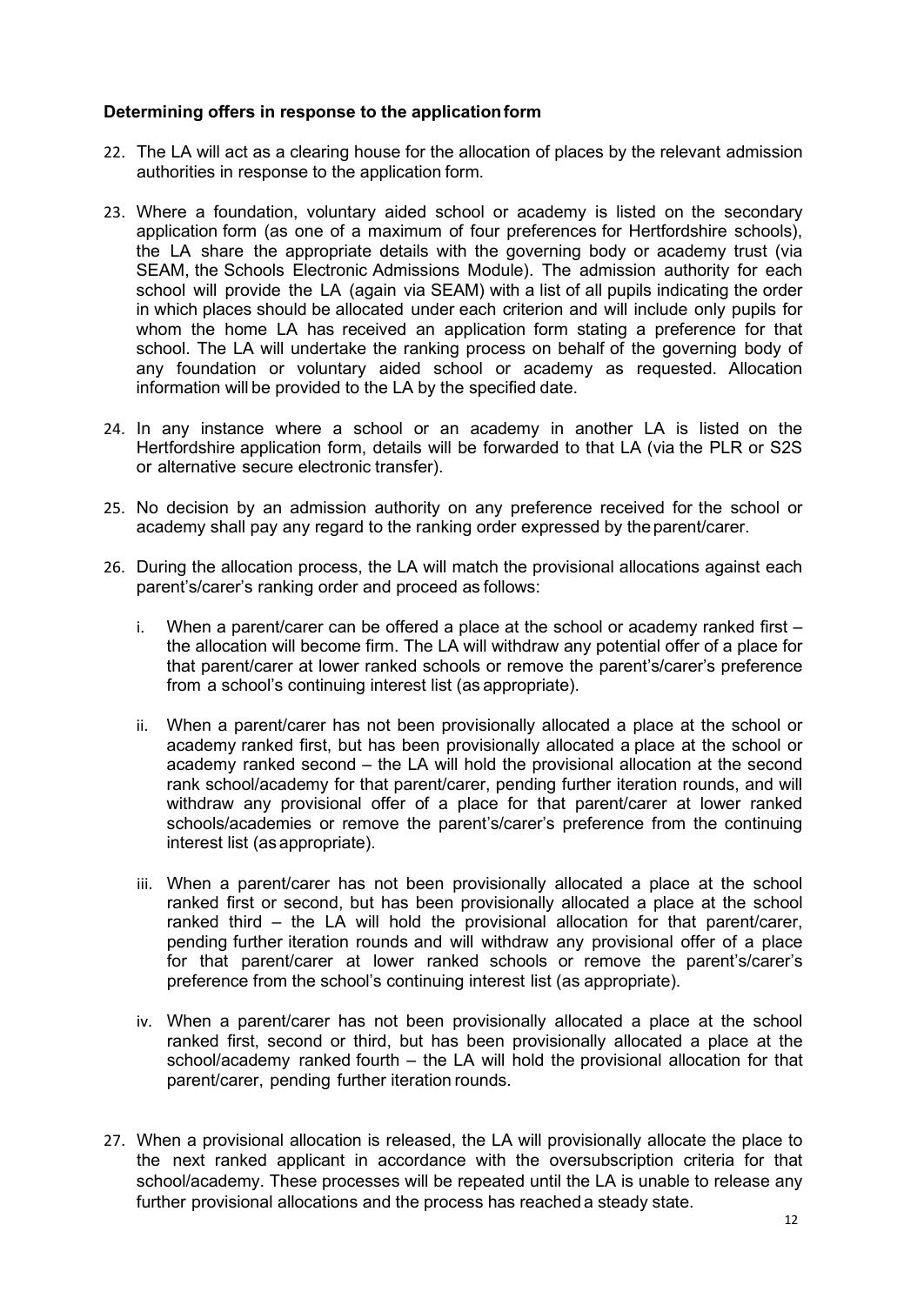28. All allocations then in existence will become firm allocations of a place at the school or academy concerned and parents/carers will be offered those places accordingly. All parents/carers with unsatisfied higher preferences will be treated as having been refused a place by the admission authority for that school or academy.

#### **Late applications**

- 29. After ontime applications have been dealt with and preferences allocated, late applications that can be allocated a ranked school will be processed. Finally, all Hertfordshire children whether ontime or late who were not able to have a preference satisfied through the iterative process will be allocated a school place.
- 30. Applications that are received late, after 31 October and before 30 January (exact date in January 2023 to be specified in admissions information published by 12 September 2022) will be allocated a place on national allocation day (1 March 2023). These applications will then be considered as "on time" for the first run of continuing interest (paragraphs 39-43 below).
- 31. All other late applications will be considered at the second run of continuing interest.

### **Children not allocated a ranked school in the iterative process**

- 32. The LA will match:
	- (a) children of parents/carers resident in this LA area that require a school place in the specified year but have not received an offer of a place through the iterative process, against
	- (b) schools that, on the basis of their PAN (or agreed intake number if higher than the PAN), have places remaining unfilled after the iterative process.
- 33. The LA will allocate "non-ranked" pupils to the nearest school or academy with available places in the relevant year group, that is either a community or voluntary controlled school, or a voluntary aided, foundation school or academy with the agreement of the school's admission authority, regardless of the ethos of the school(s) concerned. Schools may be inside or outside Hertfordshire
- 34. If it is not possible to allocate all Hertfordshire children a school place on allocation day, additional places will be made available through the continuing interest process.

#### **Notification to parents/carers**

- 35. The LA will communicate to all parents/carers resident within the home authority who made an application notifying them of an offer of a place, either within the home LA or in another LA, and for schools in the LA, giving reasons why higher preferences were not offered. Allocation information will be provided electronically (be email and/or via the online application system) for all online applicants. Allocation letters will only be sent to parents if they applied on a paper form and did not provide an email address.
- 36. When a parent is not offered a place at their first ranked school or academy they will be offered:
	- (a) Information about their right of appeal against a refusal of a place;
	- (b) Information about the continuing interest process;
	- (c) Information about their individual child's applications and school allocation.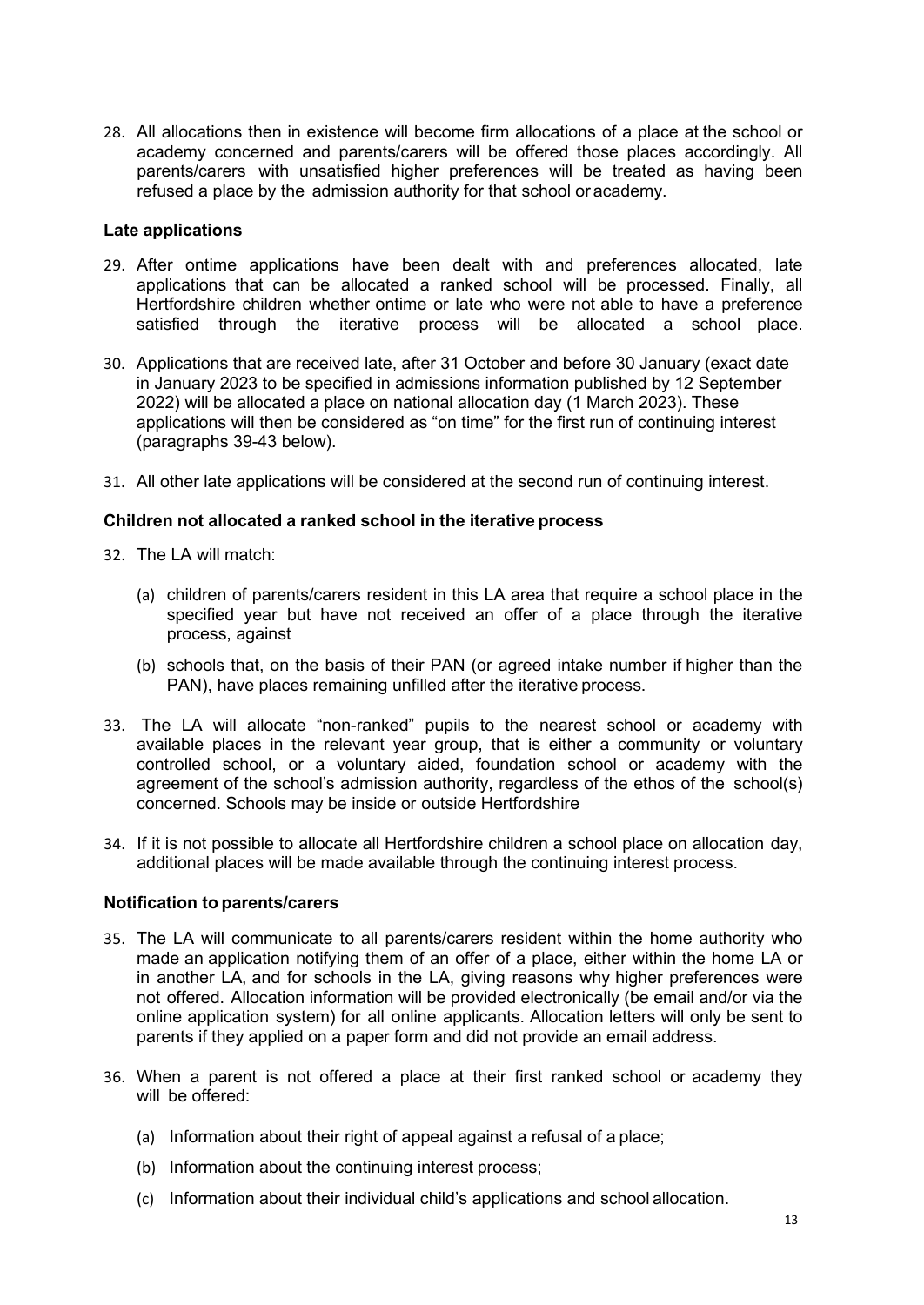- 37. In addition, for parents offered a non-ranked school, a list of Hertfordshire schools with places available in the relevant year group will be also provided.
- 38. For online applicants this information will be available online at [www.hertfordshire.gov.uk/admissions](http://www.hertfordshire.gov.uk/admissions) Parents who are sent a paper allocation letter will receive a hard copy of this information.

### **Co-ordination after 1st March**

- 39. The School Admissions Code 2021 (page 41 "The Admissions Timeline") clarifies that parents must continue to apply to their home local authority for "late" applications for the normal admissions round, i.e. between 1 March and 31 August in the allocation year. This will ensure that places which become available are reallocated effectively and duplicate offers are avoided.
- 40. By 15 March Hertfordshire County Council (HCC) will request that parents resident in Hertfordshire accept or decline the offer of a place. Any information relating to the acceptance or the decline of places will be forwarded to the relevant maintaining LA by 22 March 2023. Where such information is received from parents between 16 March and 31 August HCC will pass it to the maintaining LA as it is received.
- 41. After places have been offered, HCC will maintain continuing interest lists for all community and voluntary controlled schools. Voluntary aided, foundation schools and academies will maintain their own lists unless HCC has agreed to manage CI on the school's behalf. A child's position on a CI list will be determined by the admission criteria for the school concerned. All children with an unsatisfied higher preference will automatically be placed on CI.
- 42. All schools in Hertfordshire will continue to fully coordinate admissions throughout the continuing interest process with all applications and offers made by the LA. Cooperation between admission authorities will ensure that each child is offered only one school and that school is the highest preference that can be offered.
- 43. Two county wide coordinated continuing interest "runs" will take place, one in March and one in April (exact dates tbc).
- 44. For the first run of continuing interest schools and academies in Hertfordshire either:
	- a) Only reconsider remaining applications from pupils who were offered a place on 1 March
	- b) Reconsider applications from pupils offered a place on 1 March as well as any late/new applications received prior to the deadline for the first CI run
- 45. At the second run of continuing interest all schools and academies will consider late/new applications equally (including those from parents/carers who did not initially rank the school on the secondary transfer form) alongside remaining ontime applicants.
- 46. Children wishing to remain on CI after the summer term (date to be specified) must make an In Year application to confirm their 'continued interest' in a place at the relevant school(s).

### **In Year applications**

47. Applications made to a secondary or upper school or academy, studio school or UTC for a place other than at the normal time of entry to that school will be processed through the secondary In Year admissions procedure (Schedule 3).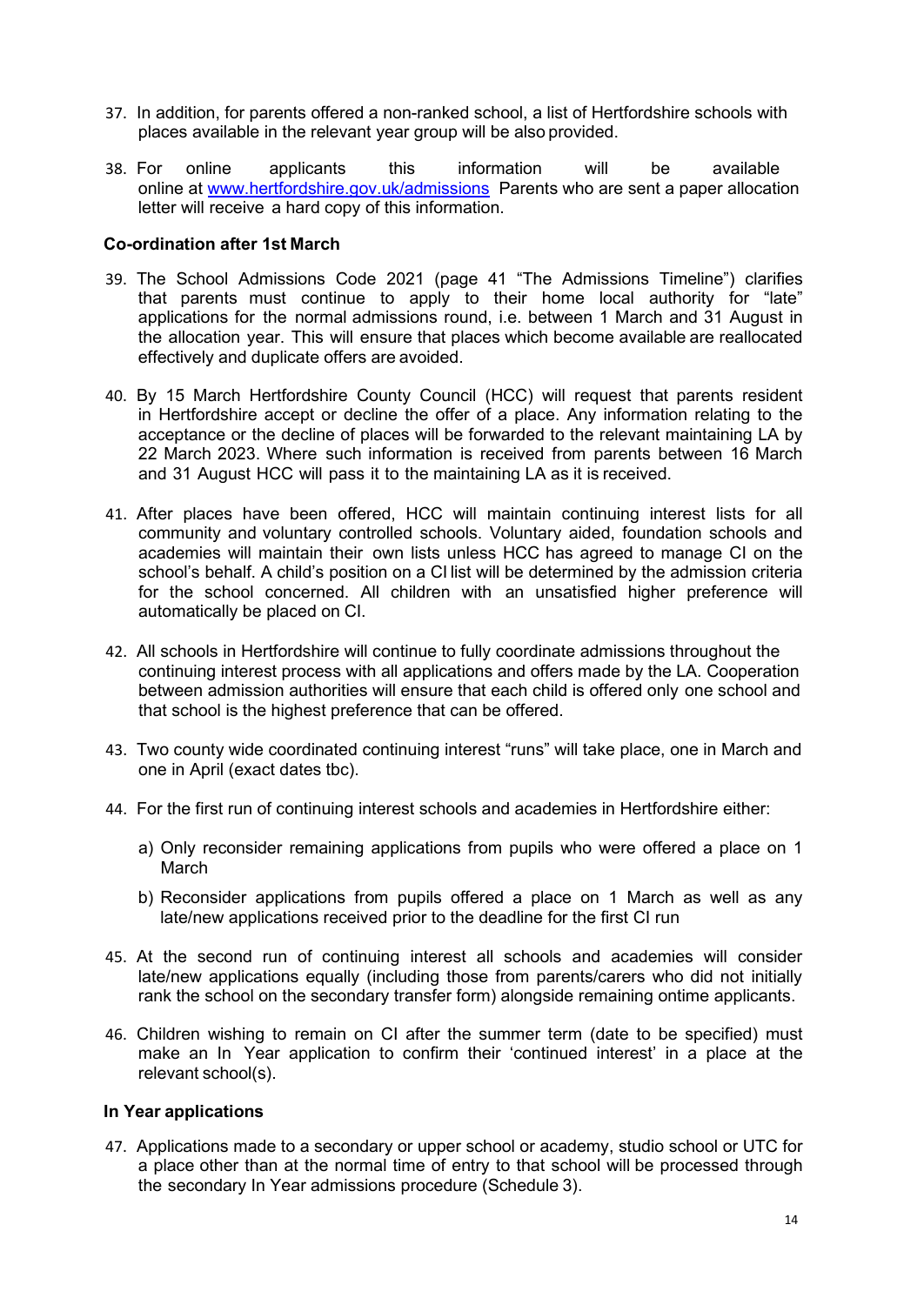# **Schedule 3: In Year coordination for community andvoluntary controlled schools**

Coordination allows the LA to ensurethat:

- parents seeking school places in Hertfordshire can access clear, simple and consistent information and advice on the In Year application process
- parents can obtain a school place quickly and easily
- vulnerable families are supported and are not disadvantaged in the application process, and
- children without school places are identified quickly and school places offered.

Own admitting authority schools and academies may "opt in" to the scheme of In Year coordination administered by the county council, which will include the following:

- Receiving and responding to all In Year applications in writing (we aim to respond within 10 school days but turn around may be longer in busy periods, particularly during the summer break and at the beginning of the academic year).
- Answering queries (phone, email and in writing) about the application and timescale for response.
- Ensuring (within the scheme) duplicate allocations are not made.
- Following up duplicate allocations made by schools operating outside the scheme.
- Ensuring parents are informed in writing of their right to appeal when a place is not available.

In addition, for schools whose admission arrangements are administered by HCC (schools/academies that have the same or similar rules toHCC):

- Ranking applications in accordance with the school's oversubscription criteria (if required).
- Answering queries (phone, email & in writing) about the school's admission arrangements and allocations. HCC In Year admissions literature will reflect the fact that queries about allocations should be directed to HCC.
- Maintaining the school's CI list and allocating places when they are available

The cost\* of In Year coordination for academies for 2023/24:

- £350 for first, infant, junior, primary and middle schools.
- £700 for secondary, upper, studio schools and UTCs.

\*These costs may increase prior to the start of the 2023/24 academic year but all academies will be informed prior to the start of that year.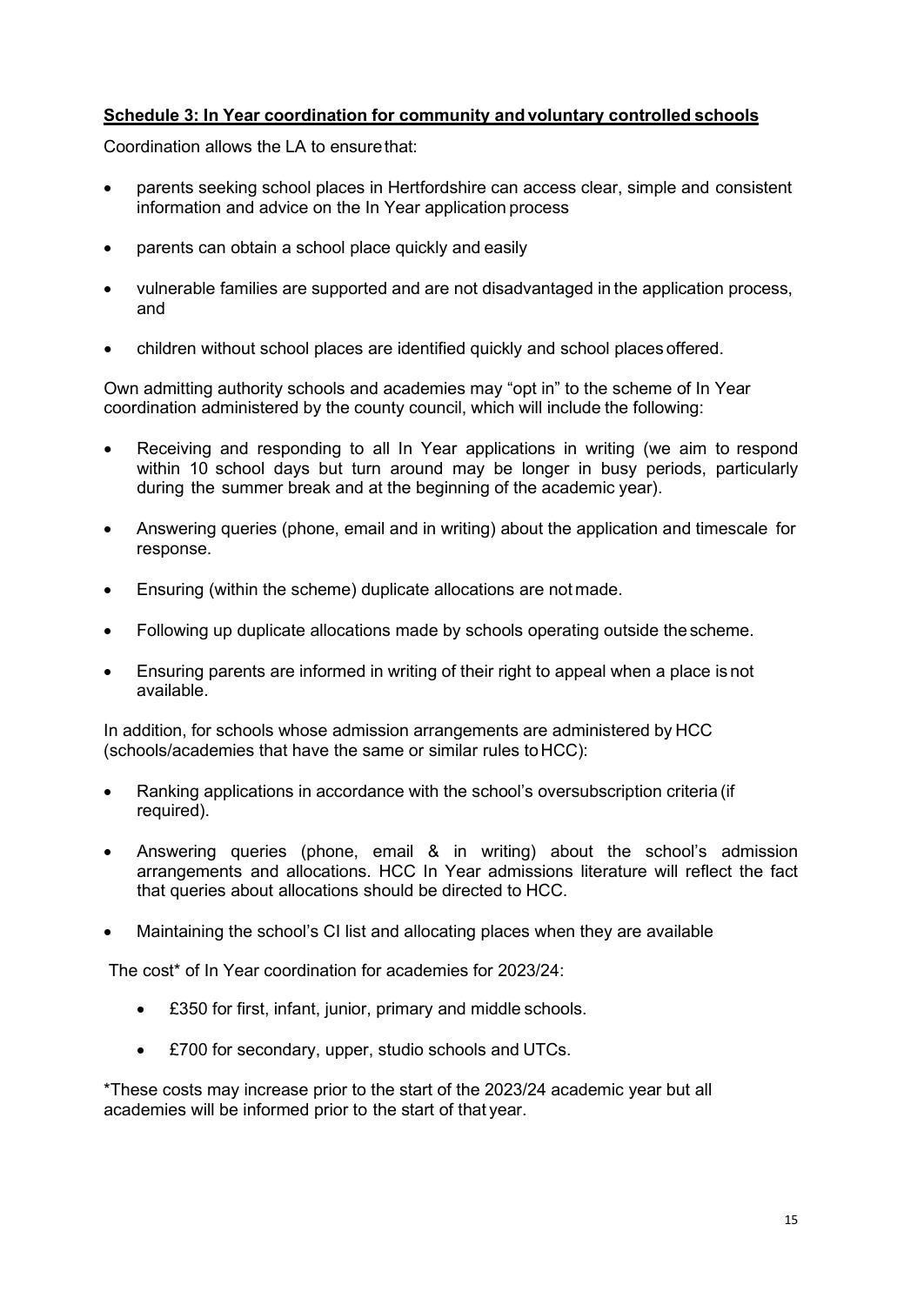Own admitting authority schools and academiesmust:

- provide information on the availability of places in each year group at the school or academy to allow the LA to provide parents with accurate vacancy information (mandatory requirement). Vacancy information on SEAM must be updated weekly, or whenever a child starts or leaves.
- accept applications on the LA application form (it is a mandatory requirement for LAs to provide an In Year application form).
- notify the LA of the outcome of every application received (mandatory requirement) and its outcome. This will allow the LA to ensure that duplicate offers are prevented and children without a school place are identified quickly. Schools who are not part of In Year coordination must submit application details to the LA via a SEAM Notification. Applications made direct to non-coordinating schools and submitted via a SEAM Notification will be available to view in SEAM within 3 working days of the LA being notified.
- inform parents in writing of their right of appeal (mandatory requirement).

# **Application**

- 1. There will be a single common In Year application form for In Year applications to community and voluntary controlled schools. An online form will be available at [www.hertfordshire.gov.uk/inyear](http://www.hertfordshire.gov.uk/inyear) A paper form will be available upon request from the Customer Service Centre. Notes of guidance explaining the operation of the coordinated scheme and advice on making an application will be available with the form. The In Year application form will be the only acceptable form of application for schools and academies taking part in Hertfordshire's scheme of In Year coordination.
- 2. The application form will allow parents, inside and outside Hertfordshire to express a preference for up to four Hertfordshire schools in ranked order. In the event of parents applying for more than one school, the ranked order of parental preferences will remain confidential to the LA prior to allocation but may be made available at appeal.
- 3. A separate individual application form and list of schools operating outside the coordinated scheme will be available at [www.hertfordshire.gov.uk/inyear](http://www.hertfordshire.gov.uk/inyear) Schools operating outside HCC's scheme must accept applications on the LA form (and/or via SEAM) but may also use the school's existing supplementary information form (SIF). If a school receives an application on the LA form (and/or via SEAM) but needs additional information to fully assess the application, the parent should be asked to complete the school's SIF.
- 4. Schools that ask parents to complete SIFs are identified in the Schools Directory at [www.hertfordshire.gov.uk/schooldirectory](http://www.hertfordshire.gov.uk/schooldirectory)
- 5. Families living overseas but intending to move to Hertfordshire or back to an existing Hertfordshire address, may apply for a Hertfordshire school place on the Hertfordshire In Year form. However, the address used to process the application must be the address that the child is actually resident at, at the time of application. The Hertfordshire address will not be used until the LA/school has received proof that the child is resident at that address. The exception to this is for children of UK service personnel or crown servants. In these cases HCC will allocate a place in advance of the family arriving in the area provided the application is accompanied by an official letter that declares a relocation date and a Unit postal address or quartering area address in Hertfordshire, for consideration of the application against oversubscription criteria. If it is not possible to offer a preferred school, a non-ranked allocation will only be offered to those with a permanent Hertfordshire address.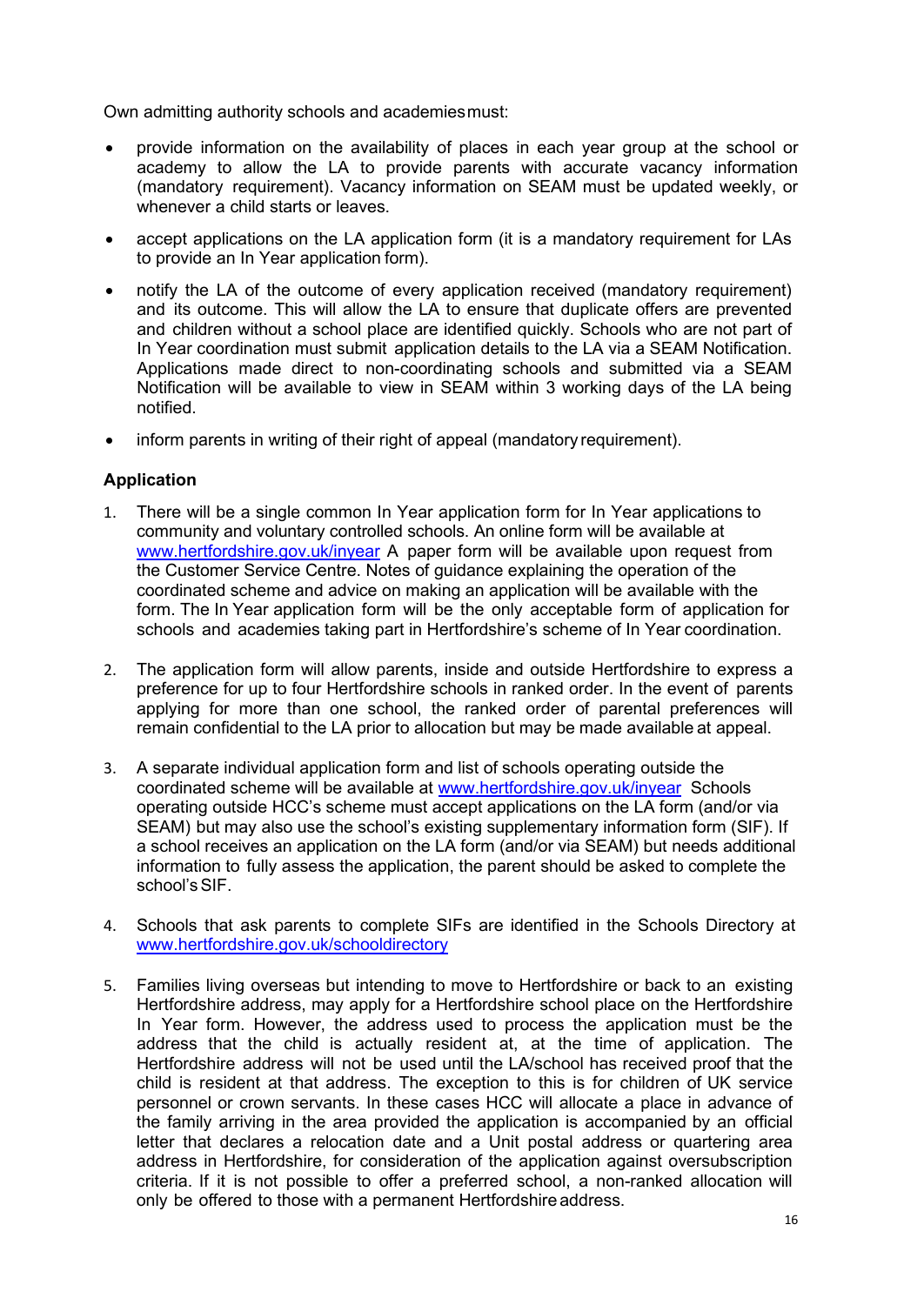- 6. If an applicant owns a property in Hertfordshire but is not living in it, perhaps because they are working abroad at the time of application, the Hertfordshire address will **not** be accepted for the purposes of admission until the child is resident at that address.
- 7. Hertfordshire parents wishing to apply for a place at a maintained school or academy in a different authority must use that authority's In Year application form.
- 8. HCC will liaise closely with other admission authorities regarding applications and allocations. If HCC receives an application for a school or academy that has not "opted in" to the county's In Year process that application will be forwarded direct to the school and the parent informed. That school or academy must then notify the LA of the outcome of the application and inform the parent of their statutory right of appeal.
- 9. All admission authorities will remain responsible for allocation decisions and ranking all children from whom applications have been received in order of priority on the continuing interest list. Own admitting authorities may request that HCC undertakes this administration on their behalf if the school/academy has adopted HCC's oversubscription criteria (or similar).
- 10. Where possible applications will be processed, and offers made, within 10 school days of receipt of the HCC In Year form. Schools operating outside HCC's scheme should inform parents of the outcome of their application, and the right of appeal in writing if the application is unsuccessful, to similar timescales.
- 11. Places at community and voluntary controlled schools, and other schools or academies operating within the scheme, will be offered by the LA, in accordance with a school's continuing interest list, as vacancies arise.
- 12. In the event of a parent applying for multiple schools where more than one school has a place available in the relevant year group, the LA will offer a place at the highest ranked school with a place available and advise the school by email that a place has been allocated.
- 13. If a place could be offered at a school within the scheme and a place has already been offered by a school outside the scheme (or vice versa) HCC officers will contact the family to ascertain which is the preferred school.
- 14. A place will be considered to be available (unless otherwise indicated) at a preferred school if the number on roll in the relevant year group does not meet or exceed the published admissions number (PAN).

### **Processing Applications**

- 15. The LA will coordinate applications to, and the offer of places for, residents inside and outside Hertfordshire, for all community and voluntary controlled schools and any voluntary aided, foundation schools or academies that have "opted in" to the scheme.
- 16. Upon receiving a completed application form, the LA will contact the relevant school(s) to confirm their current numbers on roll.
- 17. Following receipt of number on roll information, if the school(s) indicates that the number on roll in the relevant year group is lower than the published admissions number (PAN), the LA will consider a place available at that school, unless otherwise indicated.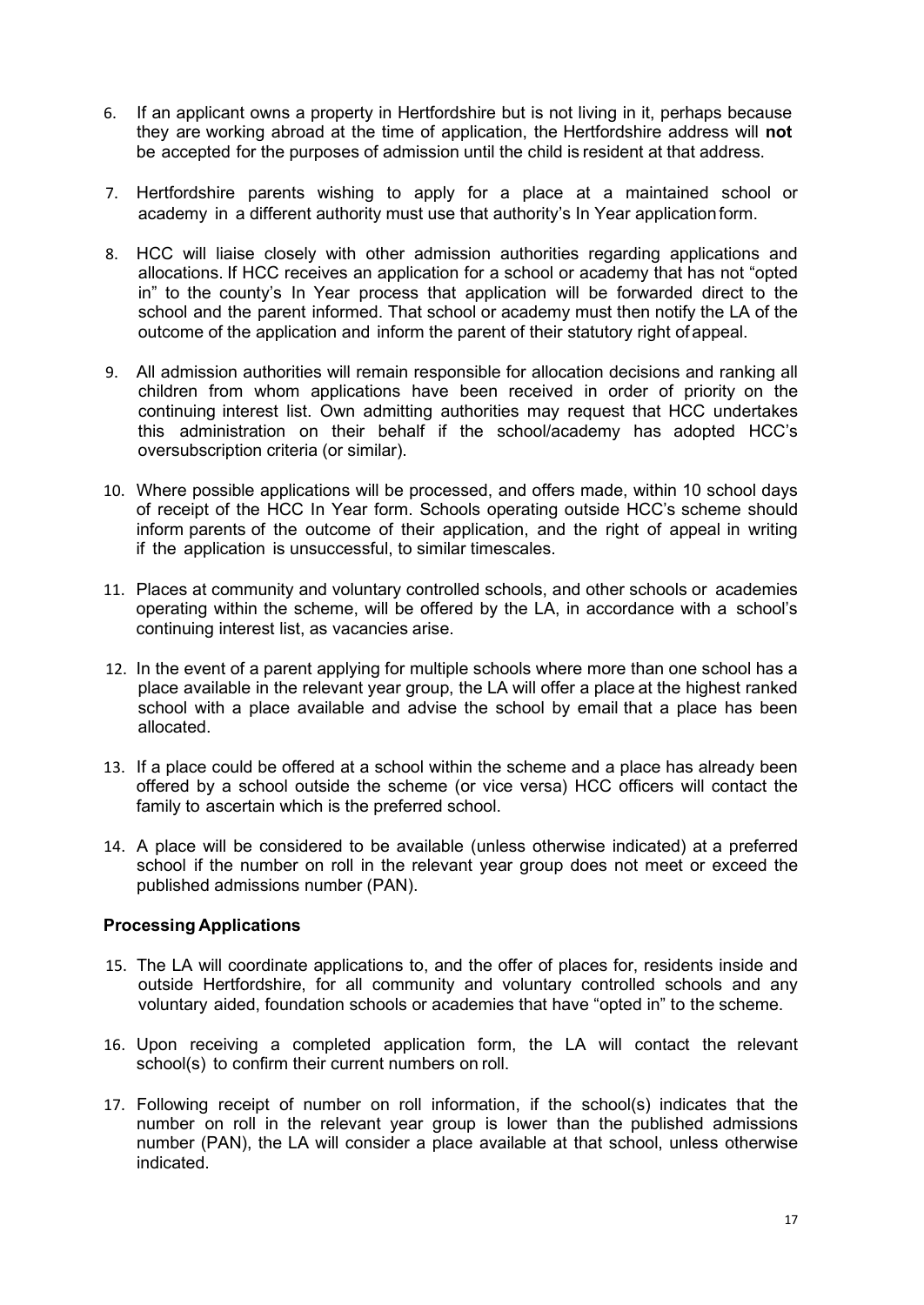- 18. In the case of multiple applications, the LA, using preference rankings will match the allocation of places against the applicant's ranking upon receipt of number on roll information. The following will then apply:
	- *Where a parent's first preference can be met*:

A place will be allocated at the first preference school and the LA will then not consider any applications for schools at second preference or below.

• *Where a parent's first preference cannot be met but the second preference can be met:*

A place will be allocated at the second preference school. The application for the first preference school will be formally refused and parents advised of the continuing interest process and their right of statutory appeal. The LA will not consider an application to a third or fourth preference school where one exists.

• *Where a parent's first and second preferences cannot be met but the third preference can be met:*

A place will be allocated at the third preference school. The application for the first and second preference schools will be formally refused and parents advised of the continuing interest process and their right of statutory appeal. The LA will not consider an application to a fourth preference school where oneexists.

• *Where a parent's first, second and third preferences cannot be met but the fourth preference can be met:*

A place will be allocated at the fourth preference school. The application for the first, second and third preference schools will be formally refused and parents advised of the continuing interest process and their right of statutoryappeal.

• *Where none of the parent's preferences can be met*:

The applications for all preferred schools will be formally refused and the child placed on any continuing interest list (if one exists) and the parent advised of their right of statutory appeal.

### **Allocation of Places**

- 19. The LA will write to all parents who have submitted an In Year application form, no later than five school days from the receipt of number on roll information from the relevant school(s).
- 20. In the case of more complex applications, it may not be possible to comply with the above timescales in all instances.
- 21. If an offer of a place is declined the LA will inform the school concerned.
- 22. If pupils cannot be offered a place at any of their preferred schools:
	- the LA will offer a place to Hertfordshire pupils at the nearest school (within the scheme) with a place available;
	- the LA will advise parents if places are available at schools or academies that are closer to the parents' home than the school offered;
	- the LA will not offer a place at an alternative school to pupils already on roll at a Hertfordshire school (unless the child/family has moved house).